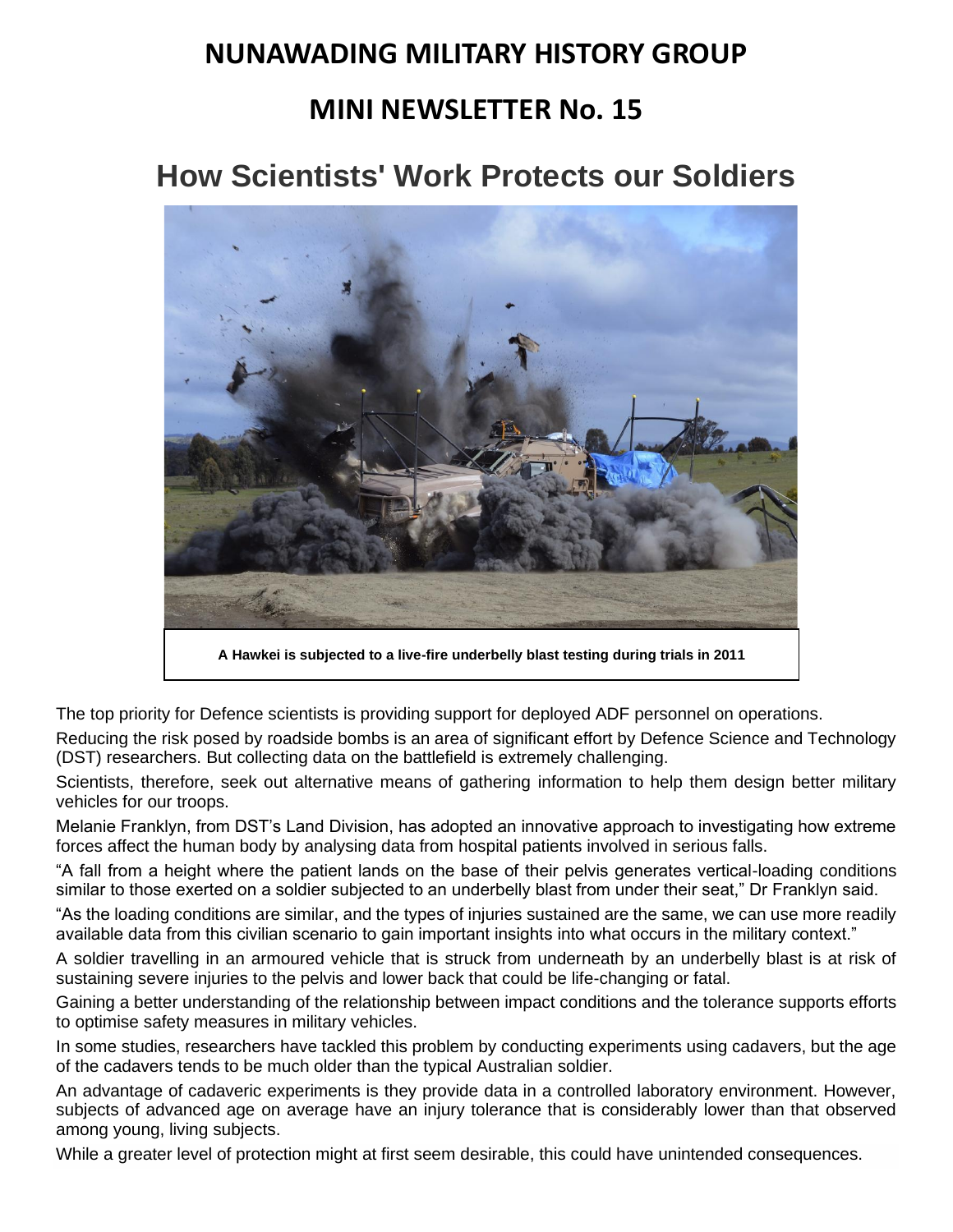Dr Franklyn has worked with experts at the Royal North Shore Hospital in Sydney to review patient medical records and analyse their data.

"Before we started our work, the research proposal had to go through a rigorous ethical review process," Dr Franklyn said.

Analysis of the data revealed that tolerance to serious pelvic and spinal fractures was significantly higher, on average, in the younger than older cadavers.

This suggests that military vehicle seat designs might be over-emphasising the need to protect soldiers from injuries to the pelvis and lower back.

"While a greater level of protection might at first seem desirable, this could have unintended consequences," Dr Franklyn said.

"Seats designed to reduce the likelihood of less serious pelvic or spinal injuries generally require more vertical space, bringing soldiers' heads closer to the roof of their vehicle and potentially increasing the risk of head and neck injuries."

Researchers also assessed the likelihood of personnel sustaining injuries by conducting live-fire blast testing.

They put crash-test dummies inside armoured vehicles and blew them up to measure loading levels on different parts of the body to work out whether predetermined injury thresholds had been exceeded.

Dr Franklyn said the live-fire testing program that formed part of the LAND 121 Phase 4 selection process, in which the Hawkei prevailed, was an example of effective collaboration between multiple teams across Defence.

Her research has not only directly contributed to the enhancement of test programs for Army vehicles, but has also informed the development of a US Army blast dummy called Warrior Injury Assessment Manikin.

The findings of the hospital data study are expected to support the refinement of pelvis and spine injury tolerance curves for use by vehicle test experts in Australia and the US.

*Australian Defence Science and Technology*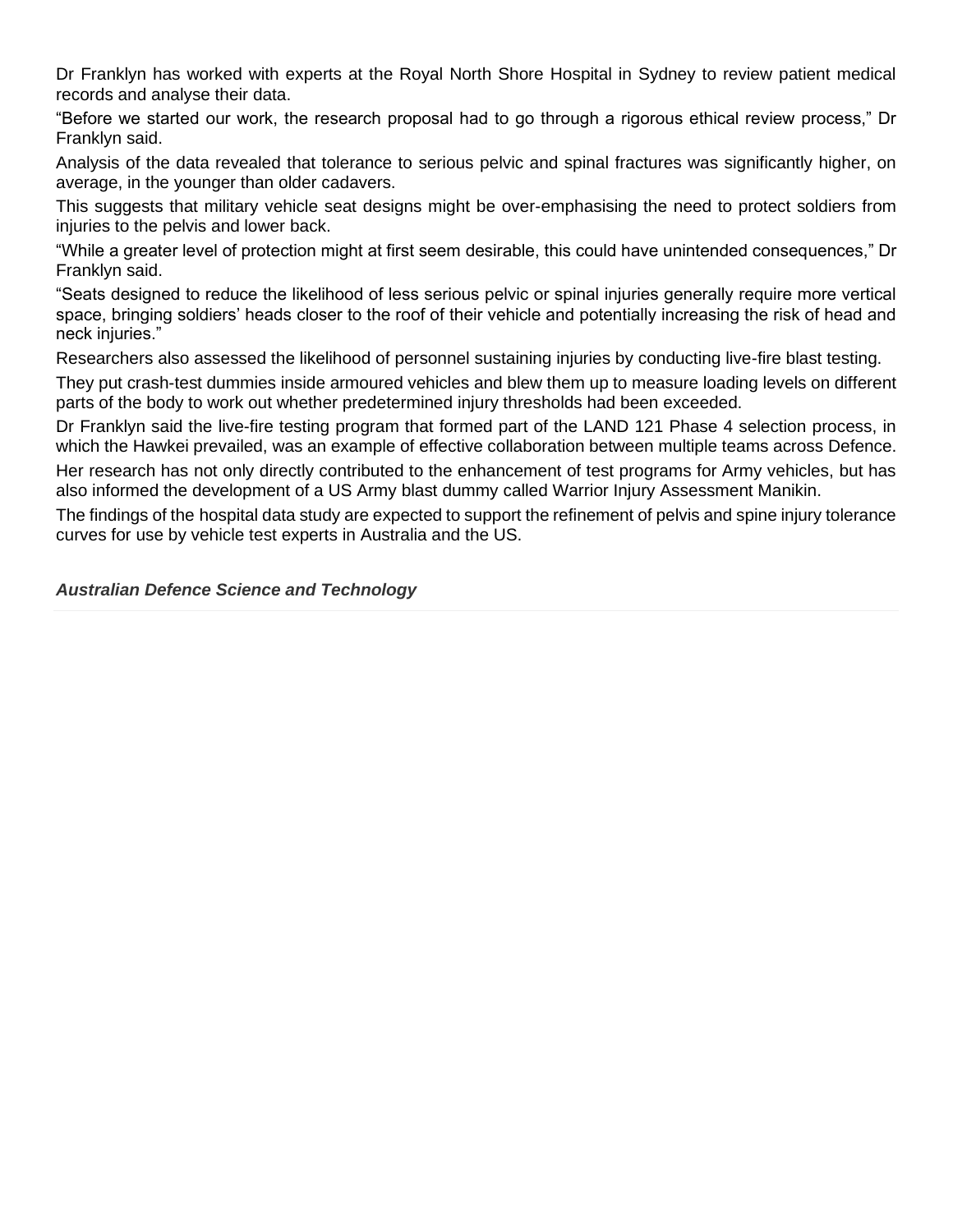# **The Siege of Tsingtao**

The Siege of Tsingtao, sometimes Siege of Tsingtau, was the attack on the German port of Tsingtao (now [Qingdao\)](https://en.wikipedia.org/wiki/Qingdao) in China during [World War I](https://en.wikipedia.org/wiki/World_War_I) by [Japan](https://en.wikipedia.org/wiki/Empire_of_Japan) and the [United Kingdom.](https://en.wikipedia.org/wiki/United_Kingdom_of_Great_Britain_and_Ireland) The siege took place between 31 October and 7 November 1914 against [Imperial Germany.](https://en.wikipedia.org/wiki/Imperial_Germany) The siege was the first encounter between Japanese and German forces, the first Anglo-Japanese operation of the war, and the only major land battle in the [Asian and Pacific theatre](https://en.wikipedia.org/wiki/Asian_and_Pacific_theatre_of_World_War_I) during World War I.

## **Background**

Throughout the late 19th century, Imperial Germany joined other [European](https://en.wikipedia.org/wiki/Europe) powers in an [imperialist](https://en.wikipedia.org/wiki/Imperialism) scramble for colonial possessions. As with the other [world powers,](https://en.wikipedia.org/wiki/World_power) Germany began to interfere in Chinese local affairs. After



two German missionaries were killed in the [Juye Incident](https://en.wikipedia.org/wiki/Juye_Incident) in 1897, China was forced to agree to the [Kiautschou Bay con](https://en.wikipedia.org/wiki/Kiautschou_Bay_concession)[cession](https://en.wikipedia.org/wiki/Kiautschou_Bay_concession) in [Shantung](https://en.wikipedia.org/wiki/Shantung) (now [Shandong\)](https://en.wikipedia.org/wiki/Shandong) to Germany in 1898 on a 99-year lease. Germany then began to assert its influence across the rest of the province and built the city and port of Tsingtao, which became the base of the [German East Asiatic](https://en.wikipedia.org/wiki/German_East_Asiatic_Squadron)  [Squadron](https://en.wikipedia.org/wiki/German_East_Asiatic_Squadron) of the *[Kaiserliche Marine](https://en.wikipedia.org/wiki/Kaiserliche_Marine)* (German Navy), which operated in support of the German colonies in the [Pacific.](https://en.wikipedia.org/wiki/Pacific_Ocean)

Britain viewed the German presence in China as a threat and leased [Weihaiwei,](https://en.wikipedia.org/wiki/Weihaiwei_under_British_rule) also in Shantung, as a naval port and coaling station. Russia [leased](https://en.wikipedia.org/wiki/Leased) its own station at Port Arthur (now [Lüshunkou\)](https://en.wikipedia.org/wiki/L%C3%BCshunkou) and France at [Kwang-Chou-Wan.](https://en.wikipedia.org/wiki/Kwang-Chou-Wan) Britain also began to forge close ties with Japan, whose developments in the late 19th century mirrored that of the European imperialist powers as Japan acquired colonial

footholds on the Asian mainland. Japanese and British diplomatic relations became closer and the [Anglo-](https://en.wikipedia.org/wiki/Anglo-Japanese_Alliance)[Japanese Alliance](https://en.wikipedia.org/wiki/Anglo-Japanese_Alliance) was signed on 30 January 1902. Japan saw the alliance as a necessary deterrent to its main rival, Russia. Japan demonstrated its potential by its victory in the 1904–1905 [Russo-Japanese War,](https://en.wikipedia.org/wiki/Russo-Japanese_War) and the alliance continued into World War I.

When the war in Europe began in August 1914, Britain promptly requested Japanese assistance. On 15 August, Japan issued an ultimatum, stating that Germany must withdraw her warships from Chinese and Japanese waters and transfer control of its port of Tsingtao to Japan. The next day, Major-General [Mitsuomi Kamio,](https://en.wikipedia.org/wiki/Mitsuomi_Kamio) [General](https://en.wikipedia.org/wiki/General_Officer_Commanding)  [Officer Commanding](https://en.wikipedia.org/wiki/General_Officer_Commanding) (GOC), [18th Infantry Division,](https://en.wikipedia.org/wiki/Japanese_18th_Infantry_Division) was ordered to prepare to take Tsingtao by force. The ultimatum expired on 23 August, and Japan declared war on Germany.

At the beginning of hostilities, the ships of the East Asia Squadron under Vice Admiral [Maximilian von Spee](https://en.wikipedia.org/wiki/Maximilian_von_Spee) were dispersed at various Pacific colonies on routine missions. Spee's ships rendezvoused in the [Northern Mariana](https://en.wikipedia.org/wiki/Northern_Mariana_Islands)  [Islands](https://en.wikipedia.org/wiki/Northern_Mariana_Islands) for coaling. SMS *[Emden](https://en.wikipedia.org/wiki/SMS_Emden_(1906))* then headed for the [Indian Ocean,](https://en.wikipedia.org/wiki/Indian_Ocean) while the rest of the squadron made their way to the west coast of [South America.](https://en.wikipedia.org/wiki/South_America) The squadron engaged and destroyed two obsolescent ships of a small [Royal Navy](https://en.wikipedia.org/wiki/Royal_Navy) squadron at the [Battle of Coronel,](https://en.wikipedia.org/wiki/Battle_of_Coronel) before itself being destroyed at the [Battle of the Falkland](https://en.wikipedia.org/wiki/Battle_of_the_Falkland_Islands)  [Islands](https://en.wikipedia.org/wiki/Battle_of_the_Falkland_Islands) in the South Atlantic.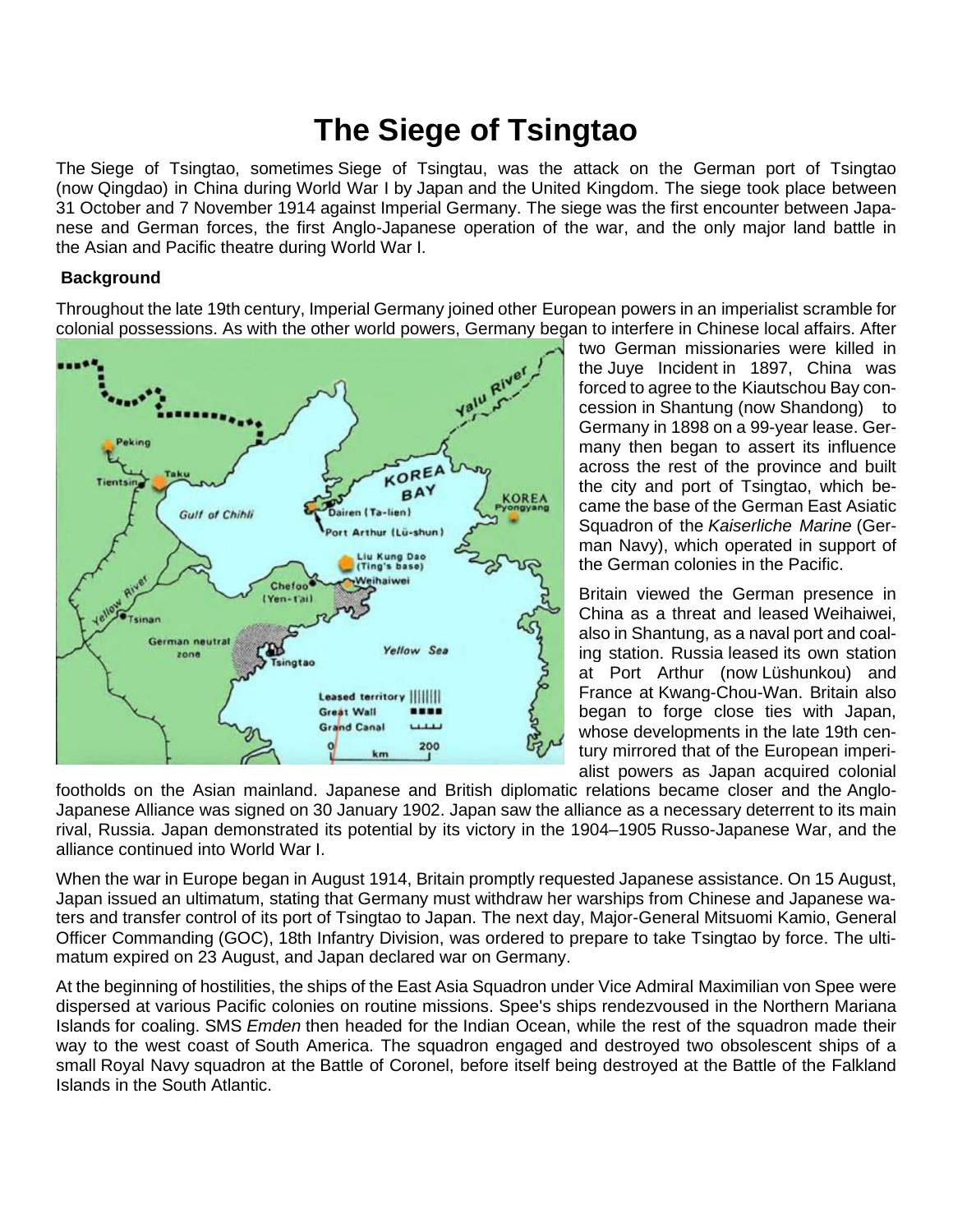#### **German Defences**

The [Boxer Rebellion](https://en.wikipedia.org/wiki/Boxer_Rebellion) at the beginning of the century had led Germany to consider the defense of Tsingtao. The port and town were divided from the rest of the peninsula by steep hills. The natural line of defense lay along the hills, from the *Kaiserstuhl* to *Litsuner* Heights. A second 17 km (11 mi) line of defense was set up along a closer line of steep hills. The final line of defense was along hills 200 m (660 ft) above the town. A network of trenches, batteries and other fortifications had been built in preparation for the coming siege. Germany had strengthened the defenses from the sea, laying mines in the approaches to the harbour and building four batteries and five redoubts. The fortifications were well equipped (though some with obsolete Chinese artillery) and were well manned.

### **Prelude**

On 27 August, the [Imperial Japanese Navy](https://en.wikipedia.org/wiki/Imperial_Japanese_Navy) (IJN) sent ships under Vice-Admiral [Sadakichi Kato,](https://en.wikipedia.org/wiki/Sadakichi_Kato) flying his flag in



*[Suwo](https://en.wikipedia.org/wiki/Japanese_battleship_Suwo)* **was the flagship of the Japanese expeditionary fleet during the Siege of Tsingtao.**



**[Japanese troops coming ashore near](https://en.wikipedia.org/wiki/File:Battle_of_Tsingtao_Japanese_Landing.jpg)  Tsingtao**

the [pre-dreadnought](https://en.wikipedia.org/wiki/Pre-dreadnought_battleship) *[Suwo](https://en.wikipedia.org/wiki/Japanese_battleship_Suwo)*, to blockade the coast of Kiaochow. The British [Royal Navy](https://en.wikipedia.org/wiki/Royal_Navy) (RN) strengthened the Japanese fleet by sending the [China Station's](https://en.wikipedia.org/wiki/China_Station) pre-dreadnought HMS *[Triumph](https://en.wikipedia.org/wiki/HMS_Triumph_(1903))* and the [destroyer](https://en.wikipedia.org/wiki/Destroyer) [HMS](https://en.wikipedia.org/wiki/HMS_Usk_(1903)) *Usk*. On October 14th, the *Triumph* was slightly damaged by a German shore battery, killing one member of its crew and injuring two others. The blockading fleet consisted mainly of nearly obsolete warships, though it did at times include a few modern vessels. These included the [dreadnoughts](https://en.wikipedia.org/wiki/Battleship) *[Kawachi](https://en.wikipedia.org/wiki/Japanese_battleship_Kawachi)*, *[Settsu](https://en.wikipedia.org/wiki/Japanese_battleship_Settsu)*, the [battlecruiser](https://en.wikipedia.org/wiki/Battlecruiser) *[Kongō](https://en.wikipedia.org/wiki/Japanese_battleship_Kong%C5%8D)*, her sister *[Hiei](https://en.wikipedia.org/wiki/Japanese_battleship_Hiei)*, and the [seaplane car](https://en.wikipedia.org/wiki/Seaplane_carrier)[rier](https://en.wikipedia.org/wiki/Seaplane_carrier) *[Wakamiya](https://en.wikipedia.org/wiki/Japanese_seaplane_carrier_Wakamiya)*, whose aircraft became the first of its kind in the world to attack land and sea targets. These Japanese aircraft would also take part in another military first, a night-time bombing raid.

The [18th Infantry Division](https://en.wikipedia.org/wiki/18th_Division_(Imperial_Japanese_Army)) was the primary Japanese Army formation that took part in the initial landings, numbering some 23,000 soldiers with support from 142 [artillery](https://en.wikipedia.org/wiki/Artillery) pieces. They began to land on 2 September at [Lungkow,](https://en.wikipedia.org/wiki/Longkou) which was experiencing heavy floods at the time and later at [Lau Schan](https://en.wikipedia.org/wiki/Laoshan_District) Bay on 18 September, about 29 km (18 mi) east of Tsingtao. China protested against the Japanese violation of her neutrality but did not interfere in the operations.

The British Government and the other European great powers were concerned about Japanese intentions in the region and decided to send a small symbolic British contingent from [Tientsin](https://en.wikipedia.org/wiki/Tianjin) in an effort to allay their fears. The 1,500-man contingent was commanded by Brigadier-General [Nathaniel Walter Barnardiston](https://en.wikipedia.org/w/index.php?title=Nathaniel_Walter_Barnardiston&action=edit&redlink=1) and consisted of 1,000 soldiers of the 2nd Battalion, [The South Wales Borderers;](https://en.wikipedia.org/wiki/The_South_Wales_Borderers) later followed by 500 soldiers of the [36th Sikhs.](https://en.wikipedia.org/wiki/36th_Sikhs) Following a friendly fire incident, British troops were given Japanese raincoats to wear

so they would be more easily identifiable to the Japanese.



The Germans responded to the threat against Tsingtao by concentrating all of their available East Asian troops in the city. [Kaiser Wil](https://en.wikipedia.org/wiki/Kaiser_Wilhelm_II)[helm II](https://en.wikipedia.org/wiki/Kaiser_Wilhelm_II) made the defense of Tsingtao a top priority, saying that "... it would shame me more to surrender Tsingtao to the Japanese than Berlin to the Russians". The German garrison, commanded by naval Captain and Governor [Alfred Meyer-Waldeck,](https://en.wikipedia.org/wiki/Alfred_Meyer-Waldeck) consisted of the marines of *III [Seebataillon](https://en.wikipedia.org/wiki/Seebataillon)*, naval personnel, Chinese colonial troops and Austro-Hungarian sailors, for a total strength of 3,625 men. He also had a modest complement of vessels, including the torpedo boat *S-90*; four small gunboats: the *Iltis*, *Jaguar*, *Tiger*, and *Luchs*; and the Austro-Hungarian [protected cruiser](https://en.wikipedia.org/wiki/Protected_cruiser) *[Kaiserin](https://en.wikipedia.org/wiki/SMS_Kaiserin_Elisabeth)  [Elisabeth](https://en.wikipedia.org/wiki/SMS_Kaiserin_Elisabeth)*, whose crew was initially divided in two: half to man the ship, and half to fight with the German land forces.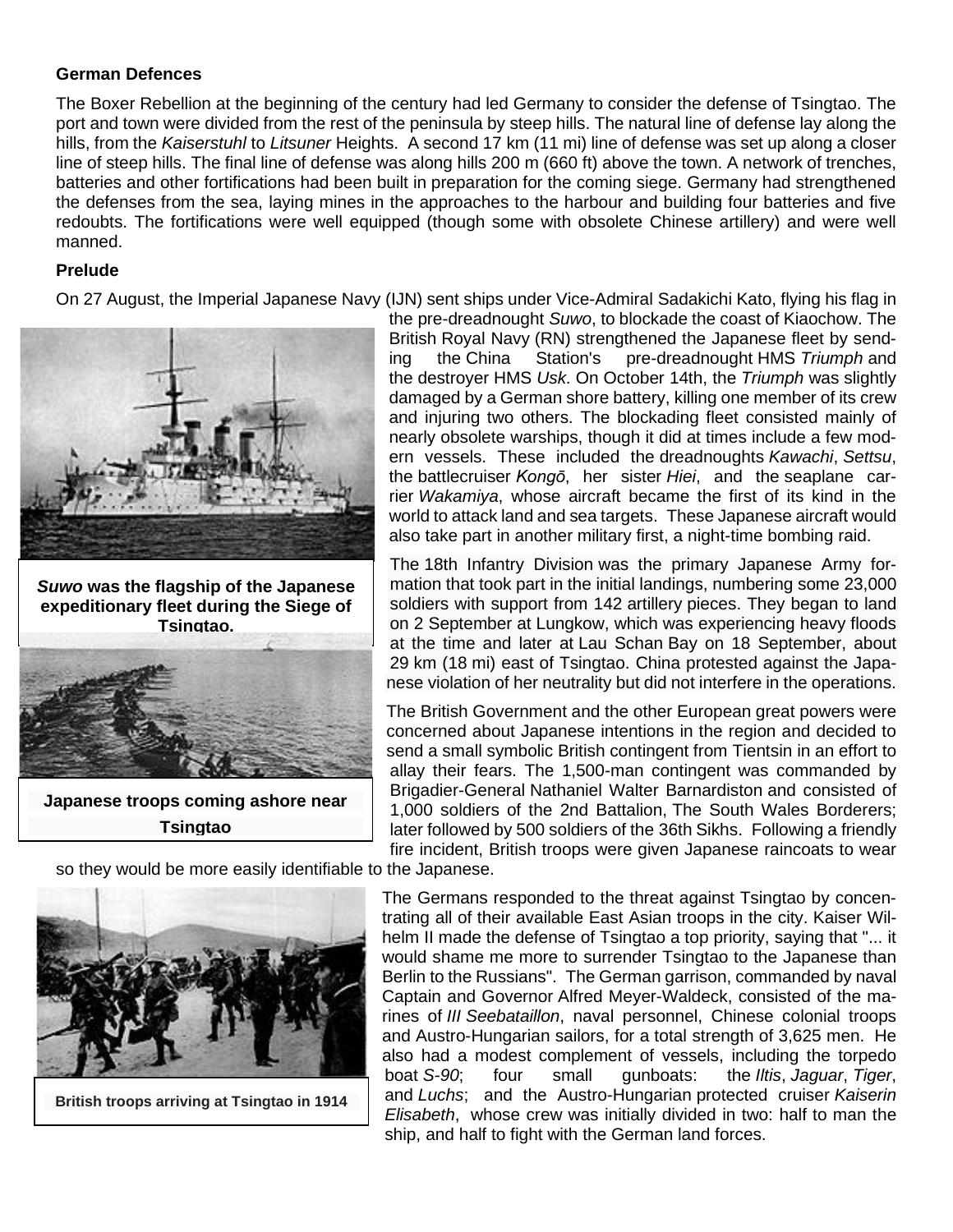On 22 August HMS *[Kennet](https://en.wikipedia.org/wiki/HMS_Kennet_(1903))* of the China squadron, under the command of Lieutenant Commander F. A. Russell, while routinely monitoring the naval trade routes, encountered and was damaged in action by the German torpedo boat [SMS](https://en.wikipedia.org/wiki/SMS_S90) *S90*, the German gunboat SMS *Lauting* and a 4-inch shore battery off Tsingtao. She was hit twice from the retreating *S90*.

### **Siege**

As the Japanese approached their positions, Meyer-Waldeck withdrew his forces from the two outer defensive lines and concentrated his troops on the innermost line of defense along the hills closest to the town. The Austro-Hungarian cruiser, SMS *Kaiserin Elisabeth*, was stationed in Tsingtao at the start of the war. On 2 September 1914 the German gunboat *Jaguar* sank the stranded Japanese destroyer *[Shirotaye](https://en.wikipedia.org/w/index.php?title=Japanese_destroyer_Shirotaye&action=edit&redlink=1)*. On 5 September a Japa-



**German front line at Tsingtao 1914; the head cover identifies these men as members of III** *[Seebataillon](https://en.wikipedia.org/wiki/Seebataillon)* **(III Sea Battalion) of Marines.**

nese reconnaissance aircraft scouted the port and reported that the Asian German fleet had departed; the Japanese ordered the dreadnought, pre-dreadnought and cruiser to leave the blockade. The next day, the first air-sea battle in history took place when a Farman seaplane launched by the *Wakamiya* unsuccessfully attacked the *Kaiserin Elisabeth* and the *Jaguar* in Qiaozhou Bay with bombs. Early in the siege, the *Kaiserin Elisabeth* and German gunboat *Jaguar* made an unsuccessful sortie against Japanese vessels blockading Tsingtao. Later, the cruiser's 15-cm and 4.7-cm guns were removed from the ship and mounted on shore, creating the *Batterie Elisabeth*. The ship's crew took part in the defense of Tsingtao. On 13 September, the Japanese land forces launched a cavalry raid on the German rear-guard at [Tsimo,](https://en.wikipedia.org/w/index.php?title=Tsimo&action=edit&redlink=1) which the Germans gave up and retreated. Subsequently, the Japanese took control of [Kiautschou](https://en.wikipedia.org/wiki/Kiautschou) and the [Santung](https://en.wikipedia.org/wiki/Shandong) railway. Lt. Gen. Kamio considered this the point of no return for his land forces and as the weather became extremely harsh he took no risk and fortified the troops at the town, returned the reinforcements that were on the way, re-embarked and landed at [Lau Schan](https://en.wikipedia.org/wiki/Laoshan_District) Bay.

As the siege progressed, the naval vessels trapped in the harbor, *Cormoran*, *Iltis* and *Luchs*, were [scuttled](https://en.wikipedia.org/wiki/Scuttling) on 28 September. On 17 October, the torpedo boat *S-90* slipped out of Tsingtao harbor and fired a torpedo which sank the Japanese cruiser *[Takachiho](https://en.wikipedia.org/wiki/Japanese_cruiser_Takachiho)* with the loss of 271 officers and men. *S-90* was unable to run the blockade back to Tsingtao and was scuttled in Chinese waters when the ship ran low on fuel. *Tiger* was scuttled on 29 October, *Kaiserin Elisabeth* on 2 November, followed finally by *Jaguar* on 7 November, the day the fortress surrendered to the Japanese.

The Japanese started shelling the fort and the city on 31 October and began digging parallel lines of trenches, just as they had done at the [Siege of Port Arthur](https://en.wikipedia.org/wiki/Siege_of_Port_Arthur) nine years earlier. Very large 11-inch howitzers from land, in addition to the firing of the Japanese naval guns, brought the German defences under constant bombardment during the night, the Japanese moving their own trenches further forward under the cover of their artillery. The bombardment continued for seven days, employing around 100 siege guns with 1,200 shells each on the Japanese side. While the Germans were able to use the heavy guns of the port fortifications to bombard the landward positions of the Allies, they soon ran out of ammunition. When the artillery ran out of ammunition on 6 November,surrender was inevitable.The German garrison was able to field only a single *[Taube](https://en.wikipedia.org/wiki/Etrich_Taube)* aircraft during the siege, flown by Lieutenant Gunther [Plüschow.](https://en.wikipedia.org/wiki/Gunther_Pl%C3%BCschow) (A second *Taube* piloted by Lt. Friedrich Müllerskowsky crashed early in the campaign). The *Taube* was used for frequent reconnaissance flights and Plüschow made several nuisance attacks on the blockading squadron, dropping improvised munitions and other ordnance on them. Plüschow claimed the downing of a Japanese [Farman MF.7](https://en.wikipedia.org/wiki/Farman_MF.7) with his pistol, the first aerial victory in aviation history. Plüschow flew from Tsingtao on 6 November 1914 carrying the governor's last dispatches, which were forwarded to Berlin through neutral diplomatic channels.

On the night of 6 November, waves of Japanese infantry attacked the third line of defence and overwhelmed the defenders. The next morning, the German forces, along with their Austro-Hungarian allies, asked for terms. The Allies took formal possession of the colony on 16 November 1914.